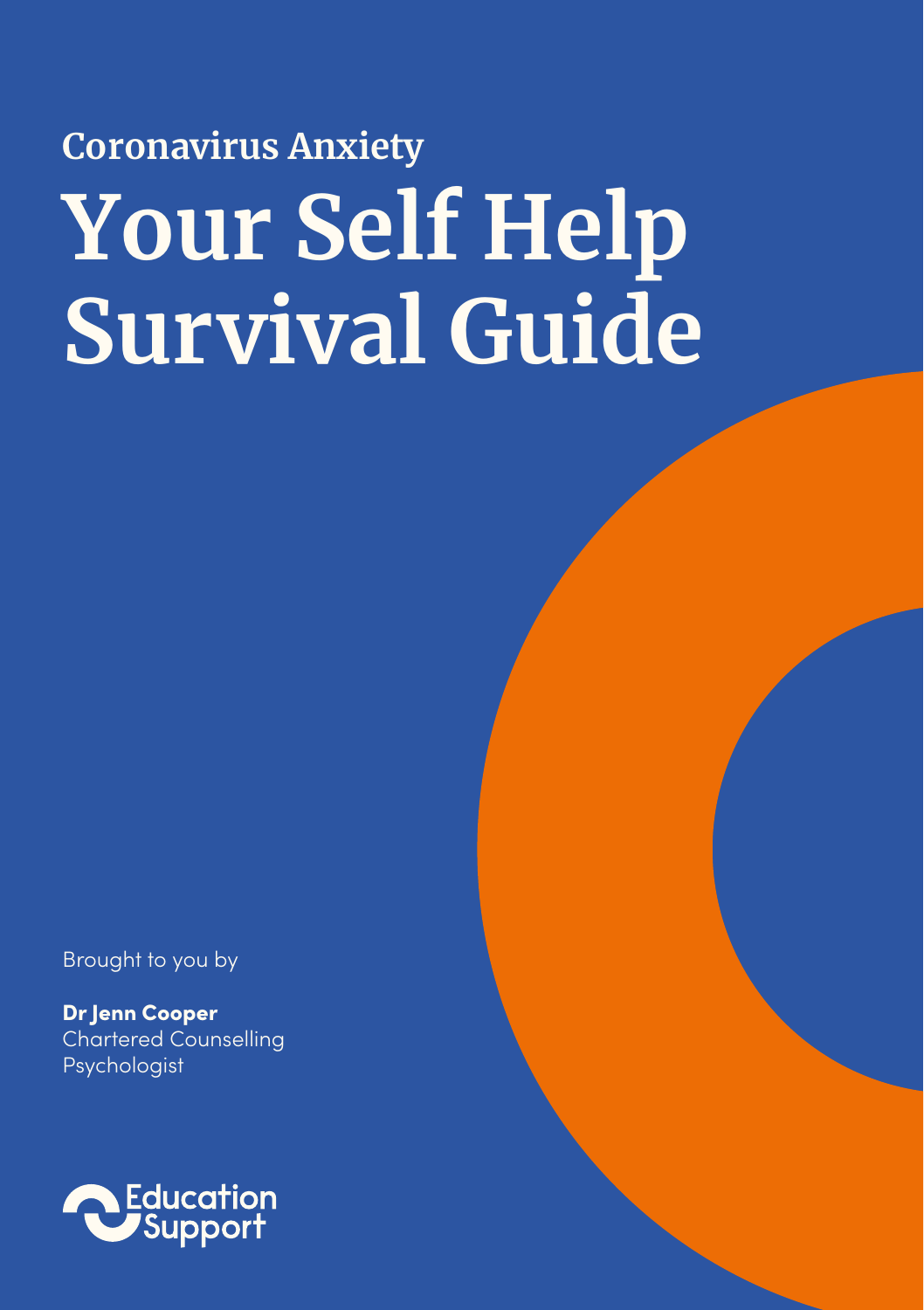### **Coronavirus Anxiety Your Self Help Survival Guide**

#### **It is strange, uncertain and worrying times, and whatever you are feeling in relation to it is valid and OK.**

This self help guide has been designed to give you practical and immediately implementable strategies to help manage any anxiety or distress that Covid-19 is causing. However, these tools can also be utilised in any other anxiety provoking scenarios.

I do hope that this resource will be of value and bring you a sense of calm and control in a world where we seem to have so little control.

Please feel free to share this FREE resource FAR and WIDE so that those who need to see it, will see it.

#### About the Author:

Dr Jenn Cooper is a Chartered Counselling Psychologist with over 10 years experience. Dr Jenn Cooper is a lecturer and Stage Co-ordinator with the D.Psych Counselling Psychology Programme at Glasgow Caledonian University.

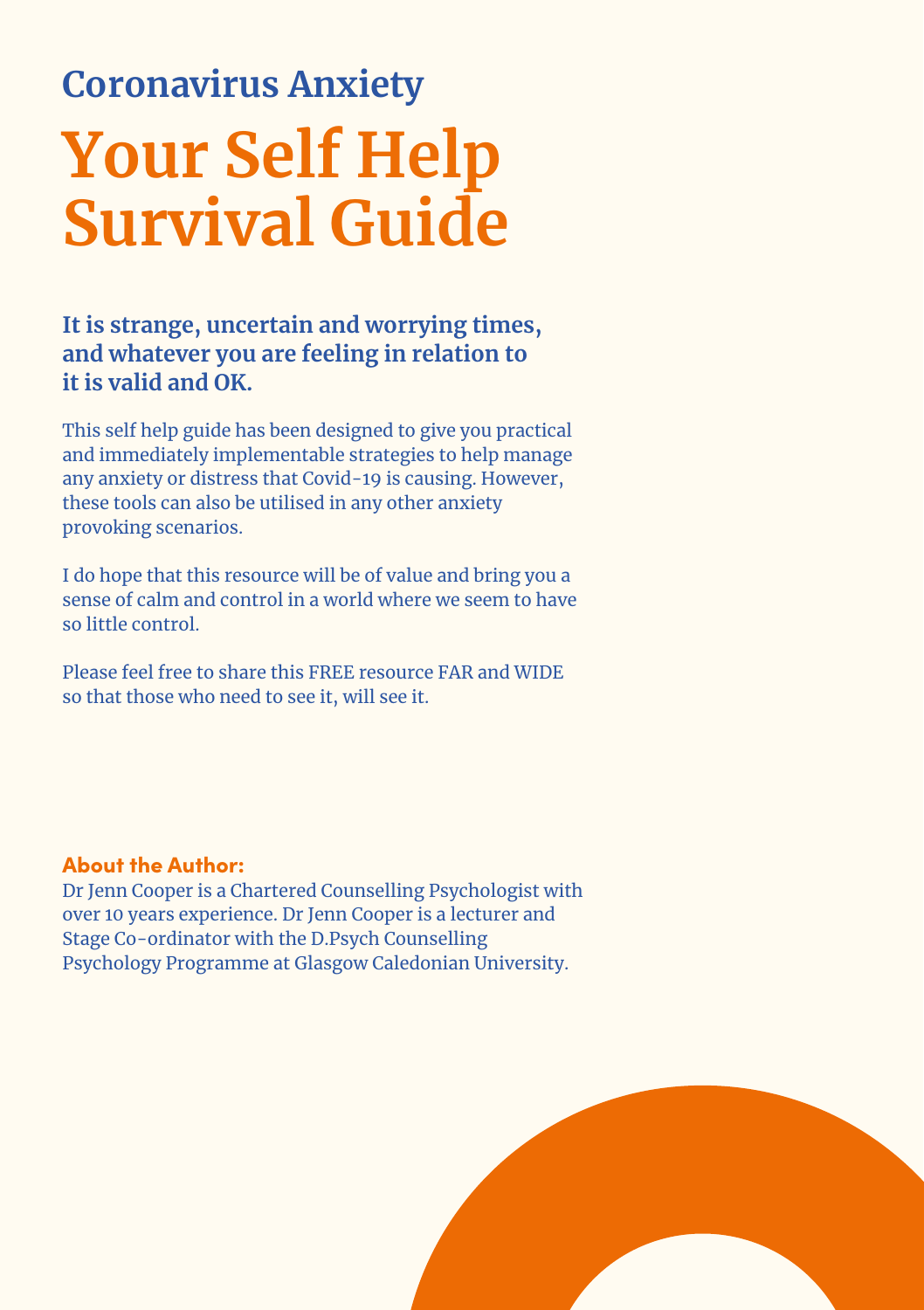## **Manage your worry**

Write it down Worry can grow arms and legs when left to bounce around in our brains. Write your worries down to create a bit of space and objectivity.

#### Analyse the evidence

Look for the evidence for and against the thought. Imagine you are in a court of law, would your evidence for the thought stand up in court? Can you challenge the evidence you identify as 'for' the thought?



#### Problem solve

Now that you've identified the worry and have analysed the evidence, break down the problem. What will give you the most difficulties? What might help? Who might help? What do you need to solve the problem?



#### Sleep

Good sleep hygiene is essential for us all, all of the time. When we are well rested, we are happier, more rational and more in control individuals. Worry can be a real hurdle for this so try out some of these strategies for improving your sleep:

- Set a bedtime and stick to it
- $\cdot$  Create an environment that is good for your sleep cool, dark, free of stimulation
- Wind down establish a chilled bedtime routine
- Avoid caffeine, nicotine and exercise too close to bedtime
- Write down your bedtime routine and work BACKWARDS!

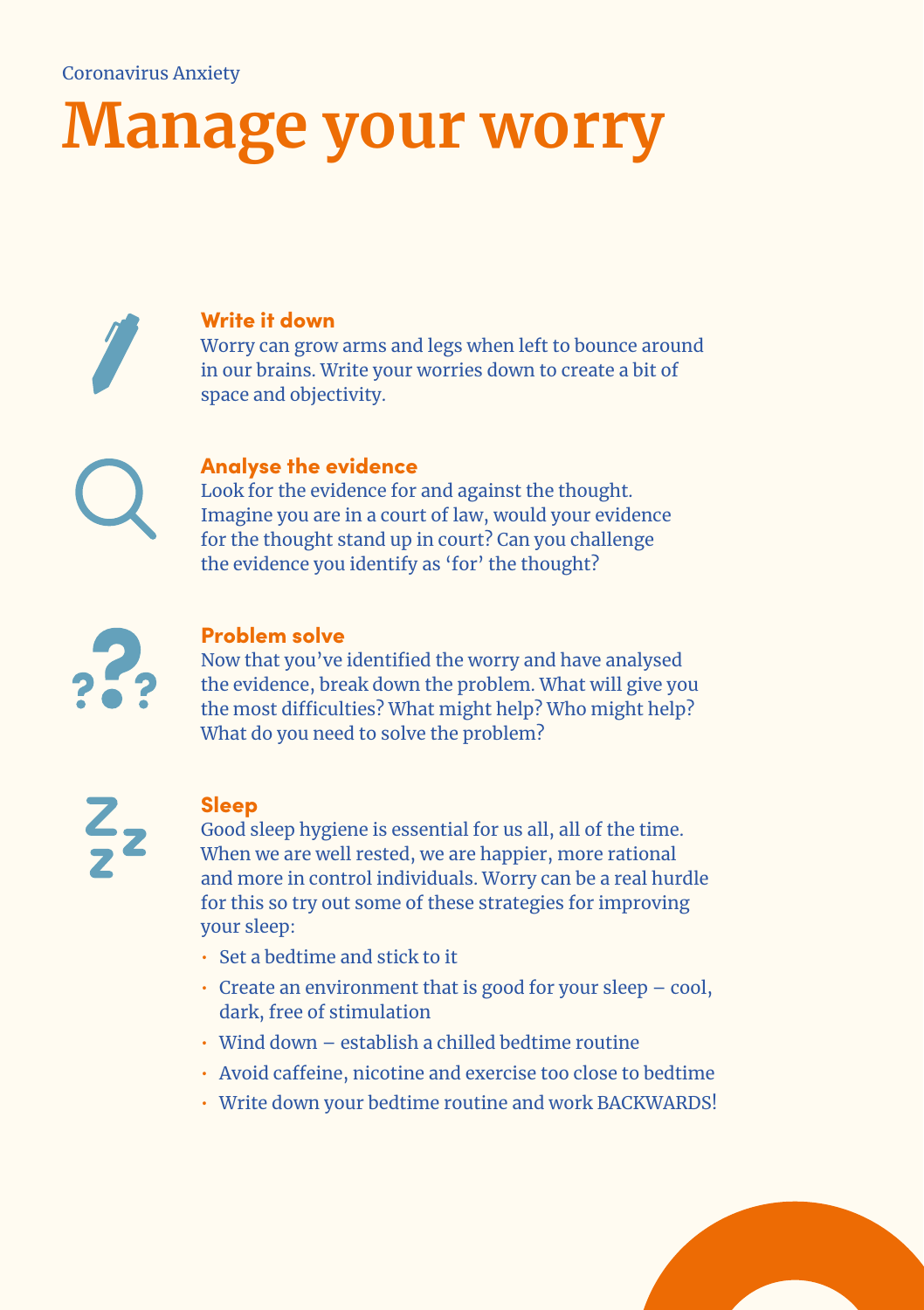### **Your worry action plan**



#### My worries are

- •
- •
- •
- •
- •



### **What's the evidence**<br>For the worry:

- •
- •
- •
- •
- •



#### What's the problem? The problem:

#### The parts: Solve it:

- •
- •
- •

 $\frac{Z}{2}$ 

### Sleep

- experience of the control of the control of the control of experience of the control of the control of the control of
- experience of the control of the control of the control of
- experimental control of the control of the control of
- experimental control of the control of the control of

#### Against the worry:

- 
- 
- 
- 
- 
- 

- 
- 
- 
- 

#### Bedtime: Bedtime routine:

- 
- 
- 
- 
- -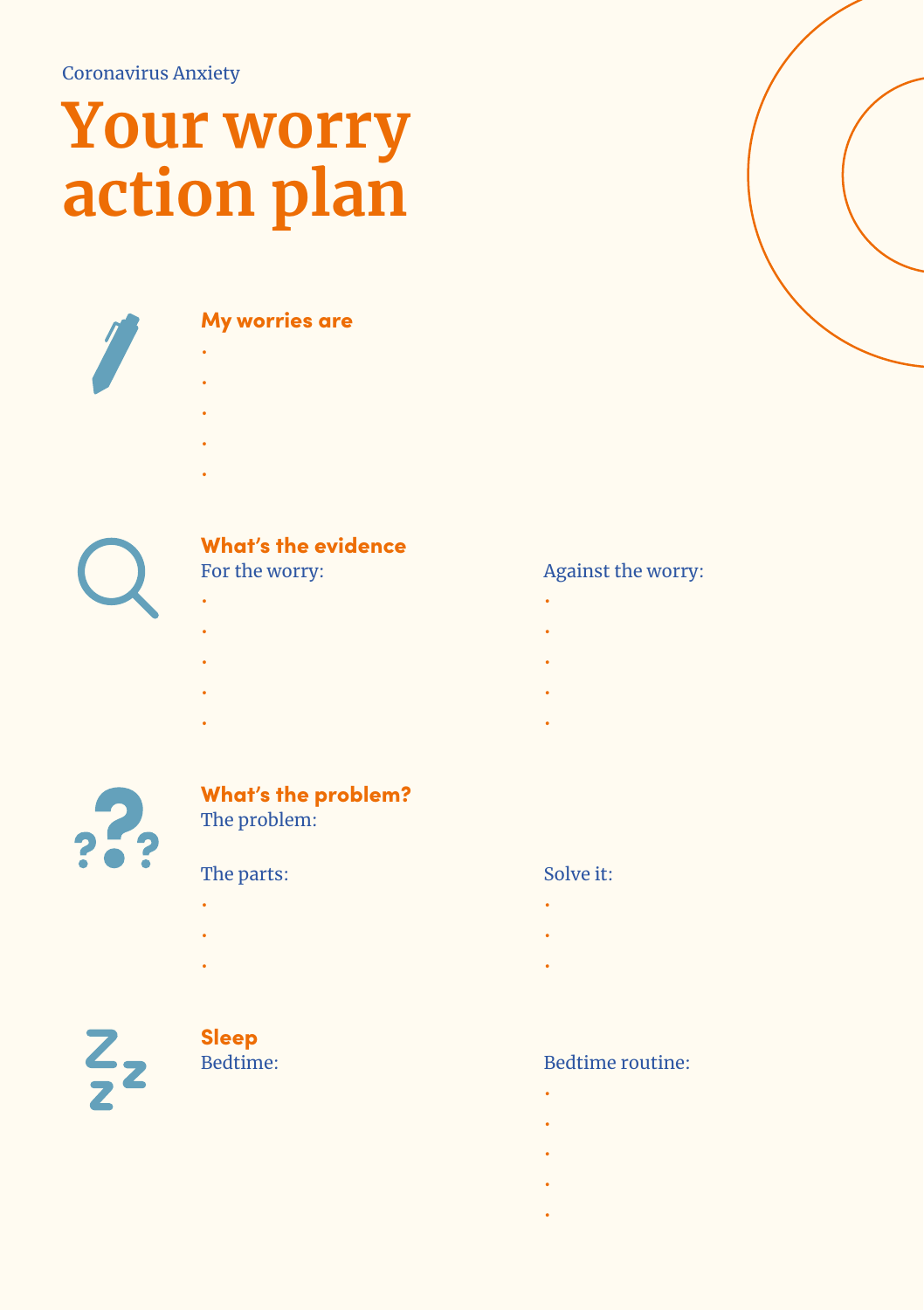## **Information management**



#### Choose your sources

It is so important, especially right now, that we are choosing our information sources wisely. Make sure that you are using reliable, research based and objective sources such as: WHO; NHS; Gov.uk ; Health Protection Scotland.



#### Choose a time

As well as choosing the correct sources, try to avoid bombarding yourself with information. Remain up to date and informed but be in control of what you see. Choose a specific time that you are going to check (the correct) sources.



#### Limit yourself

Set yourself a time limit for checking your chosen sources to stop yourself getting lost down the rabbit hole and becoming overwhelmed.



#### Information management plan Sources:

At (time):

For (length):

Make a commitment and stick to it!

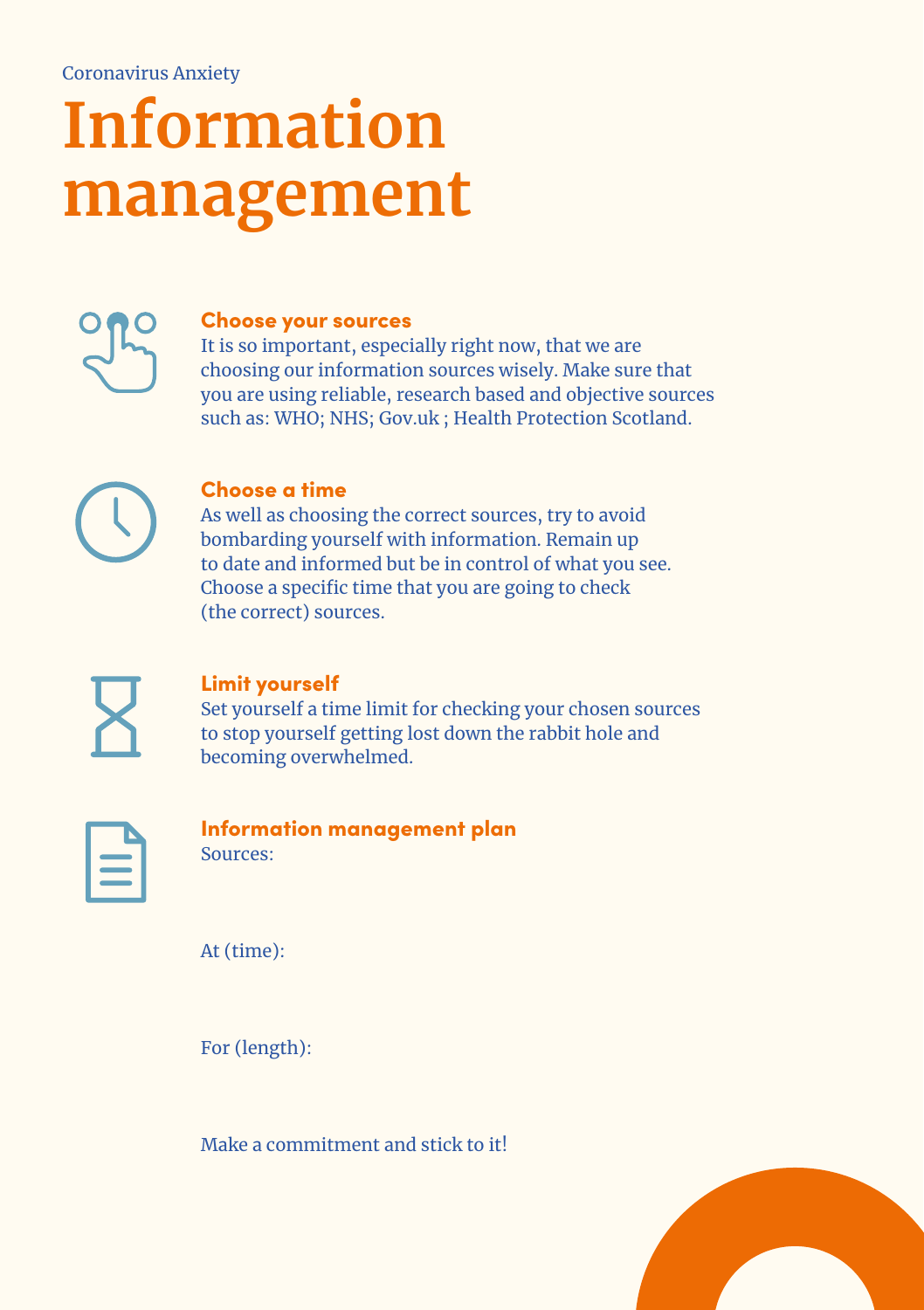## **Communication**



#### Does this make me anxious?

We can't get away from talking about it, but that doesn't mean we need to be talking about it with everyone. Check in with yourself about whether certain conversations with certain people make you feel better or worse.



#### Assert yourself

If a conversation is making you feel worse or anxious or uncomfortable, generate a statement you can use to stop the conversation e.g. "I'm sorry but I would prefer to not talk about this as it makes me feel very anxious"; distract the conversation or walk away if you need to.



#### Social media

Control what you see on your feed. Unfollow anyone who makes you feel worse or more anxious. Identify the accounts that make you feel better, bring joy, distraction or reassurance. Remember you are in charge of what you see!



#### Talk it through

It is important that you have people who you trust and can talk through some of your worries and concerns with. Be that a good friend, your partner, mum, a professional; or helpline identifying the people who you can talk to will make it easier to approach them when you feel the need to.

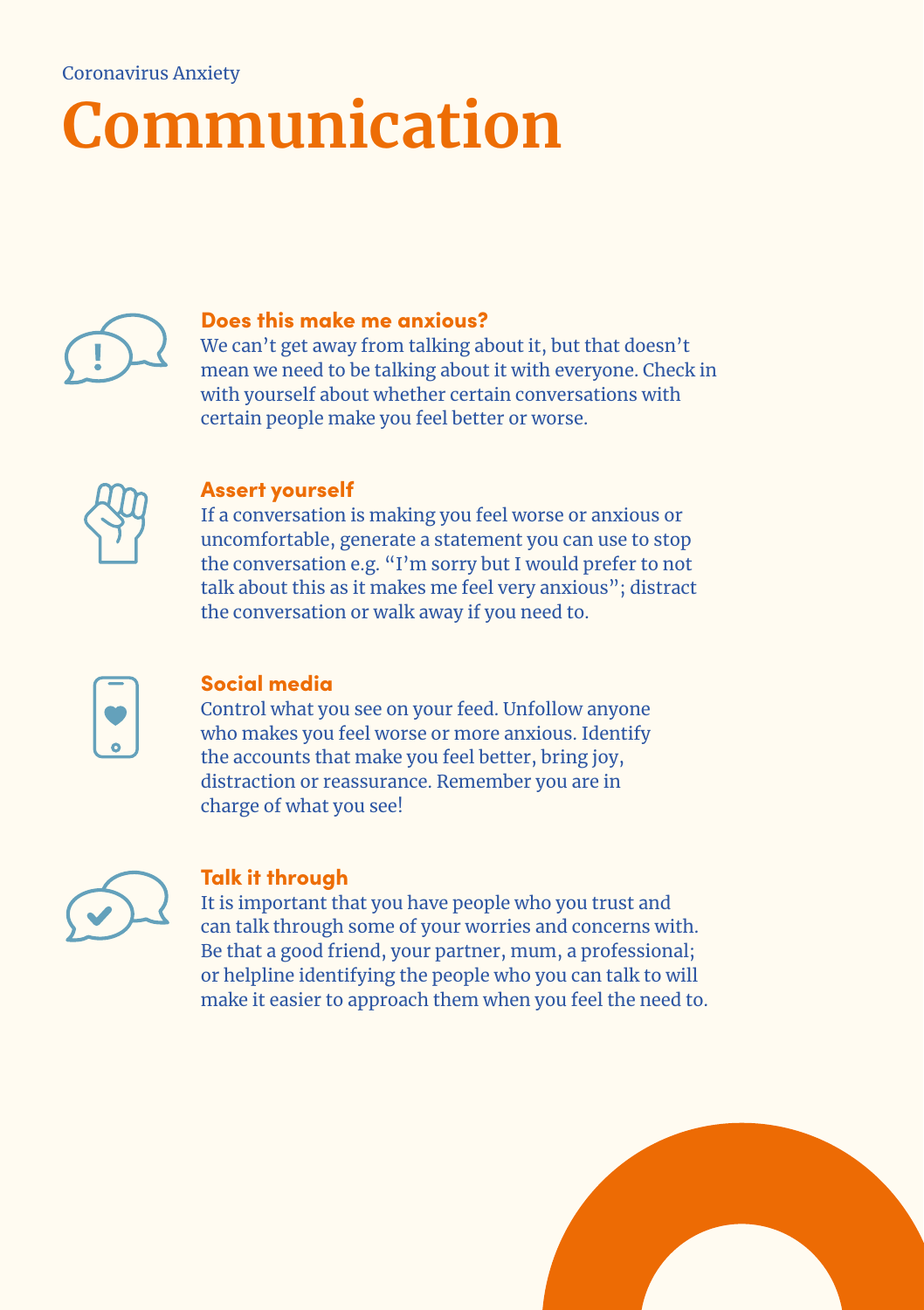# **Communication plan**



### Rate your conversations Conversations about: With:

Make me feel:

- $\Omega$  Better
- $\overline{O}$  OK
- Worse



### **Assert yourself**<br>Assertive statement:

- the contract of the contract of the contract of the contract of experience of the control of the control of the control of
- experience of the control of the control of the control of

#### My go to accounts

- •
- •
- •
- •
- 

### My go to people

- • • •
- •
- •

### **Education Support** – 08000 562561

#### Distraction topics:

- 
- 
- 
- 
- 
- -
	-
	-
	-
- 
- 
- 

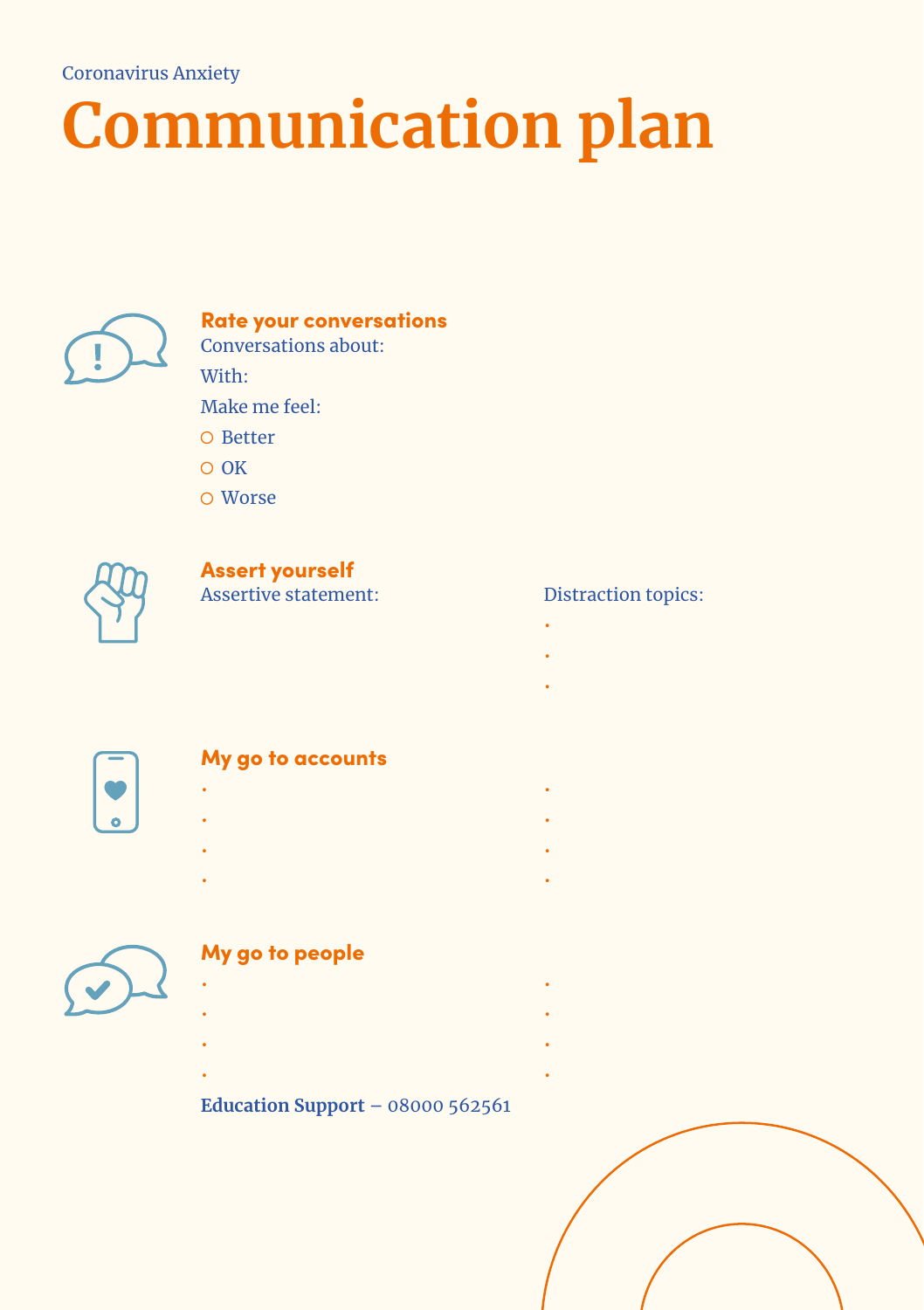## **Perspective**



#### Negative thinking

Undoubtedly, you will be having numerous thoughts about what is going on, and very few of these will be positive. When we get bogged down in the negative thoughts, however we get caught in some common thinking traps:

- **Catastrophising**: Everything is going to be terrible forever
- **All or nothing**: Everything is perfect or everything is terrible
- **Bias**: There is only terrible things happening



#### **Perspective**

Gaining some perspective on these thinking traps can be a really helpful tool, not only to see the 'whole picture' but also to shift this cycle.



#### Shift it

- Asking yourself and others what the best part of the day was?
- What one good thing happened today?
- What 3 things have you got to feel grateful for today?
- What went well today?
- What has improved today?
- What was the funniest part of the day?
- What did you enjoy today?

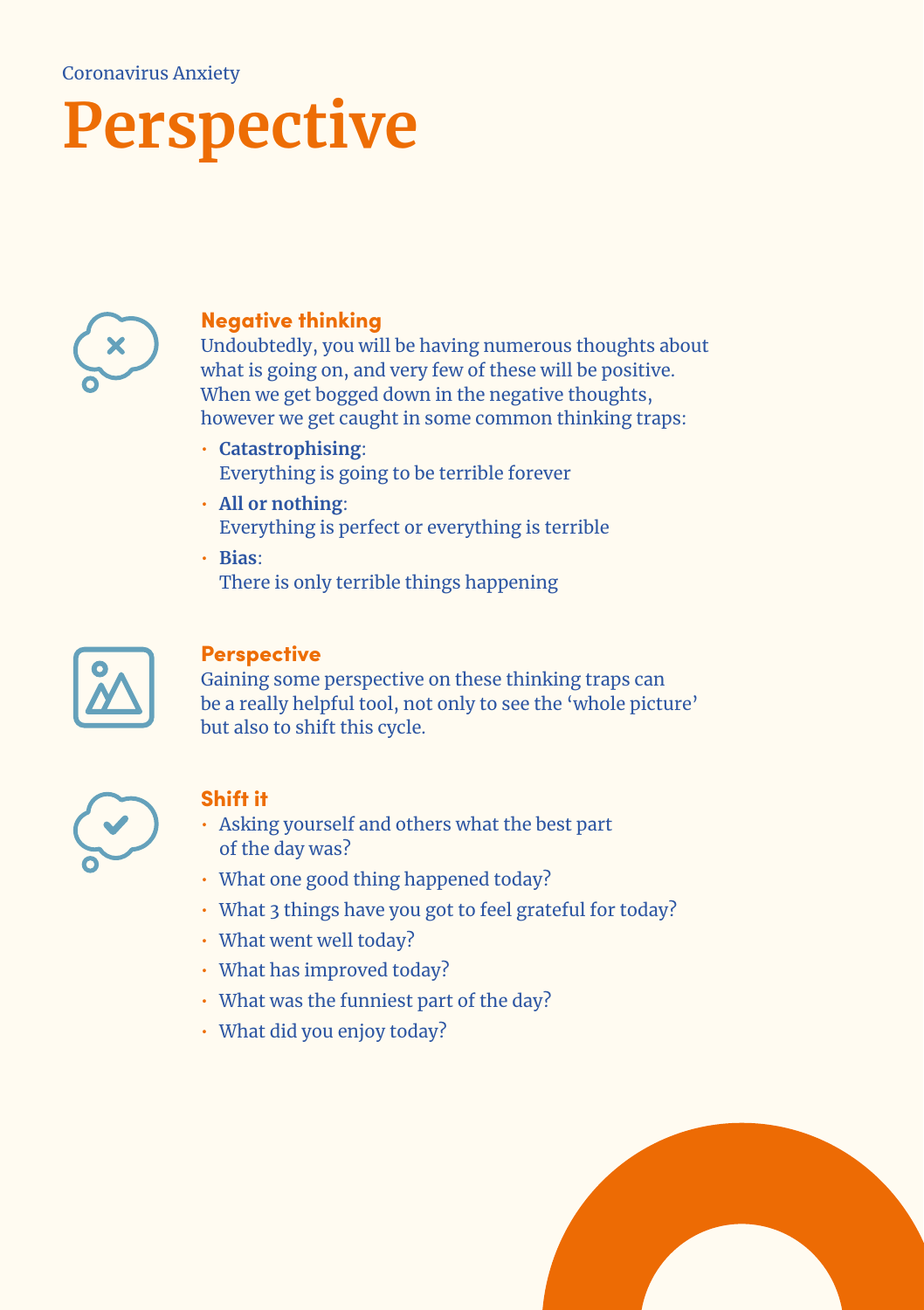# **Shift your perspective**



The best part



#### One good thing



#### Gratitude attitude

- •
- •
- •
- •
- •
- •
- •
- •
- •

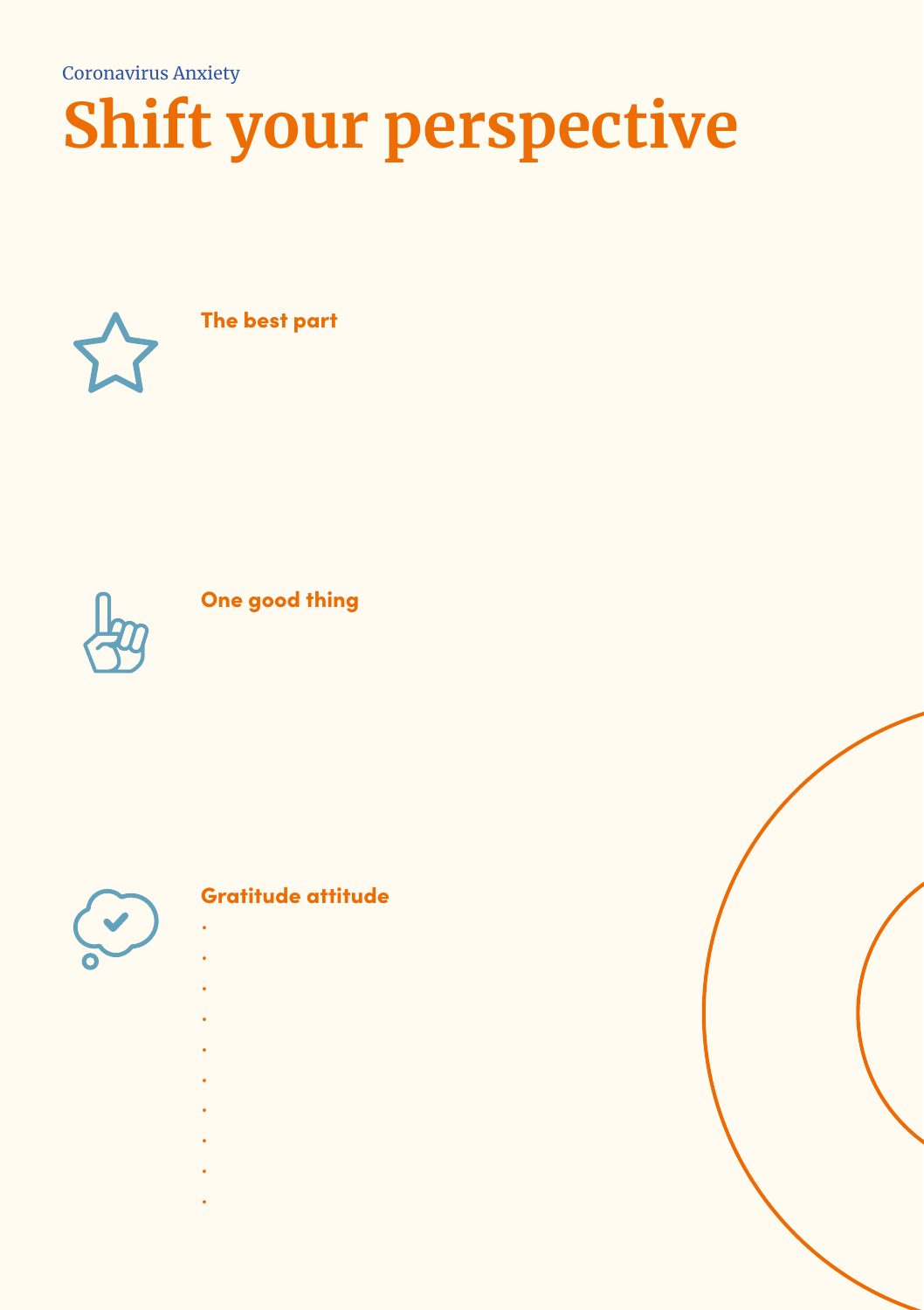# **Isolation**



#### Pit falls

- Lack of routine
- Bad habits (eating, sleeping, moving)
- Loneliness
- Boredom
- Relationships



#### Routine

As much as possible, maintain a 'normal' routine. Get up, get dressed, eat regularly, set goals for the day, create a schedule.



#### **Loneliness**

It will be lonely, but we've never faced this kind of challenge at a better time with the age of technology. Use Skype, FaceTime, Social Media. Get creative... meet your friends for a virtual coffee – make the time as you would in 'real life'.



#### **Move**

- Get out in the garden for some fresh air
- Use online exercise videos e.g the body coach
- Play physical games with the kids
- Dance around the living room



#### Boredom

Use this time as an opportunity to get stuff done that you've been putting off:

- Learn something new
- Get the house sorted
- Catch up on Netflix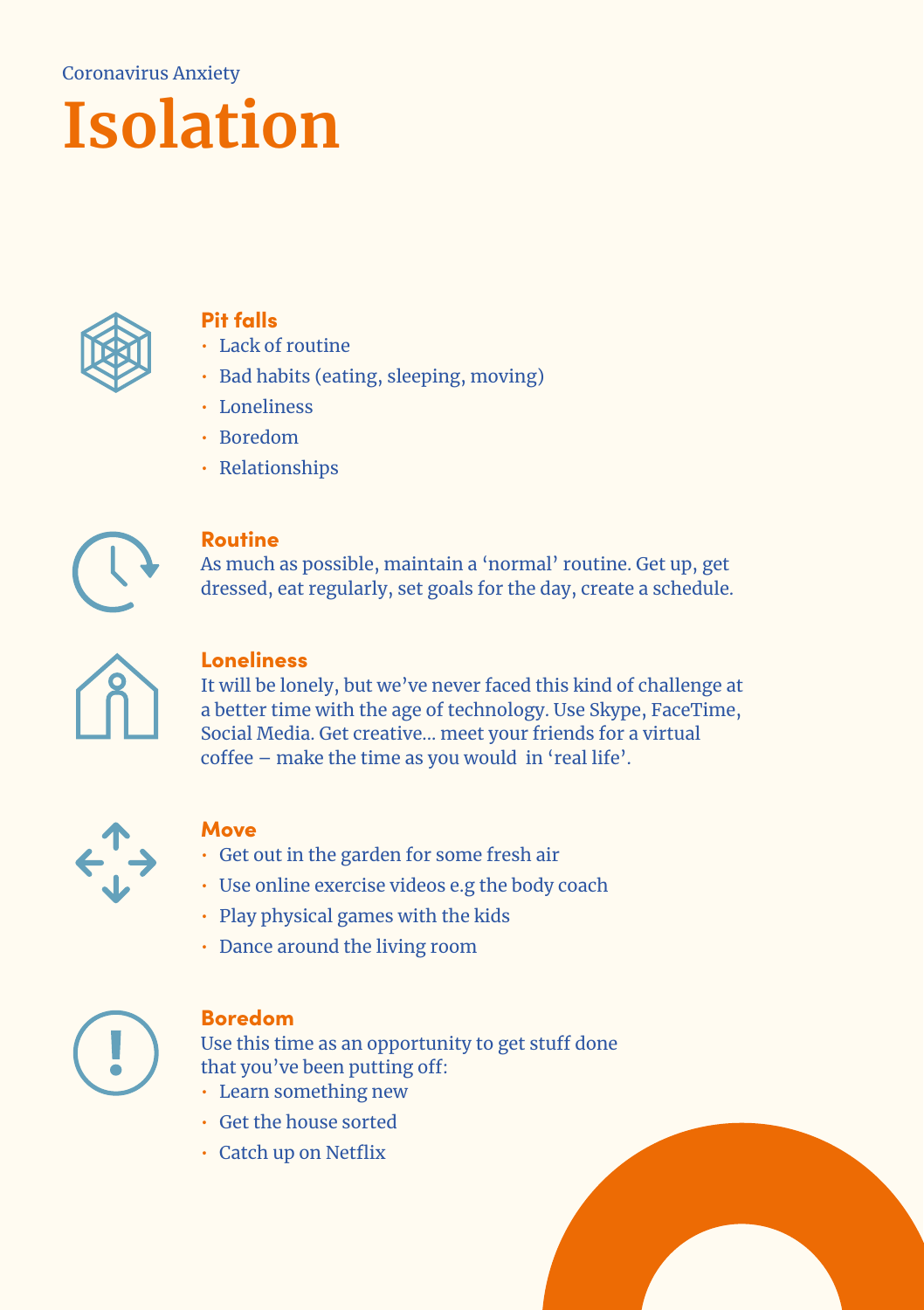### **Isolation**





#### My potential pit falls

- • • •
- •
	-
- 

### Daily routine

- •
- •
- •



#### Combat loneliness Coffee date with:

Schedule calls with:

Social media groups:



#### Movement plan

- • • •
- •



### Overcome boredom

My goals for isolation are:

- • • •
- •
- •
- 
- 
- - -
	-
	-
	-
	-
	-
	- -
		-
- 
- -
	-
	-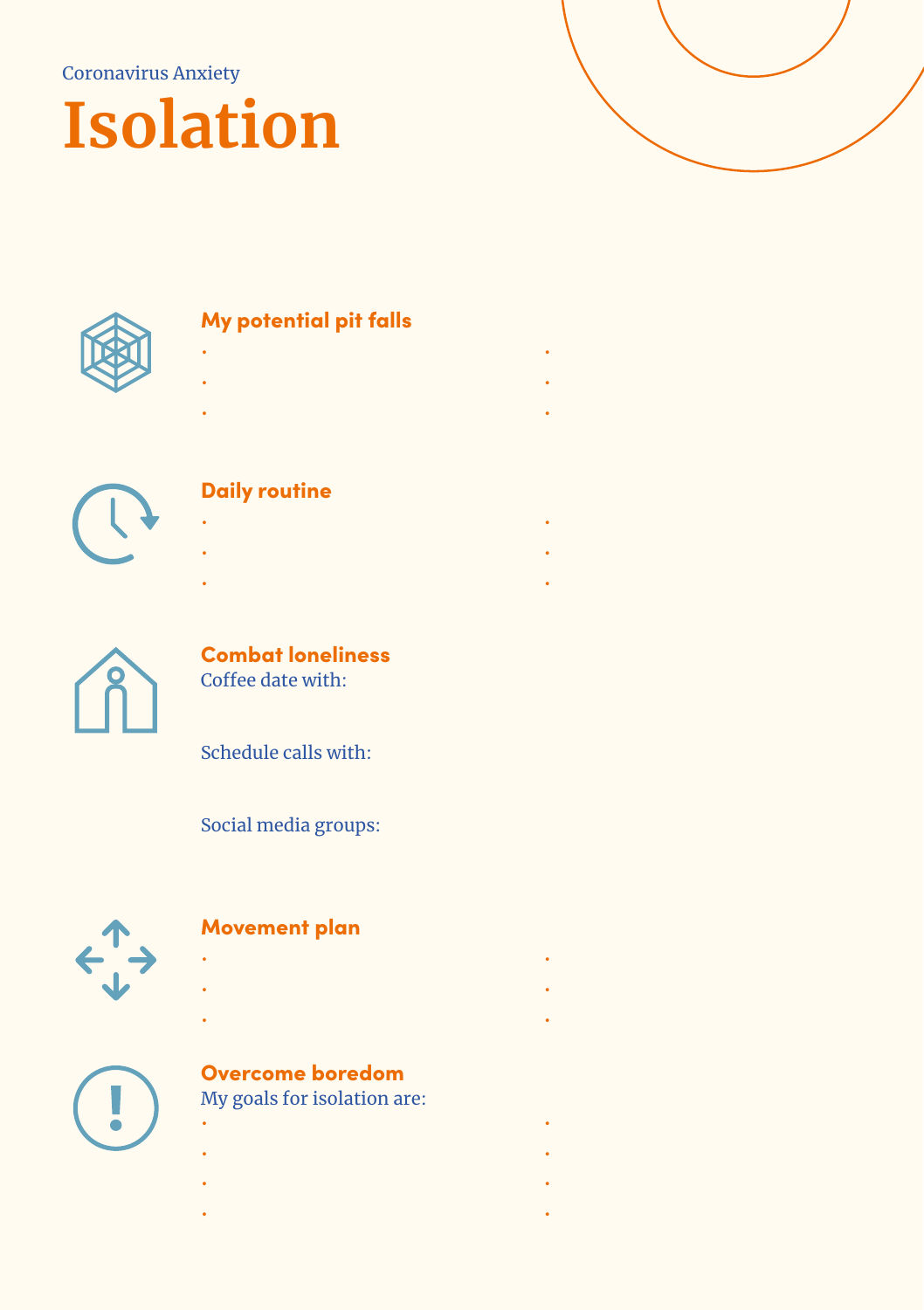### **Relationships** Coronavirus Anxiety



#### The challenge

We are not designed to spend significant amounts of time with the same people... it is going to get difficult in family isolations. It is important to acknowledge this and identify the possible problems before they occur.



#### Family meeting

Sit down together and identify the possible challenges you all might experience in the isolation. Write it down as a family and problem solve as a family!



#### **Boundaries**

Set clear boundaries, both for yourself and for each other. Make these really explicit, write them down, and consider how you might all enforce these. Create separate places to work. Set limits on work/interruptions etc.



#### Divide and conquer

Work with your partner to allow each other time to yourself. Take turns with the kids and let the other have some alone time. Or split the kids up and take them off to do different activities.



#### Anticipate conflict

You are going to argue. It is inevitable. But before it happens, sit down together and think how you might manage it. Use a phrase or code word to indicate your need for space or that conflict in brewing. Agree together on strategies to manage conflict before it happens

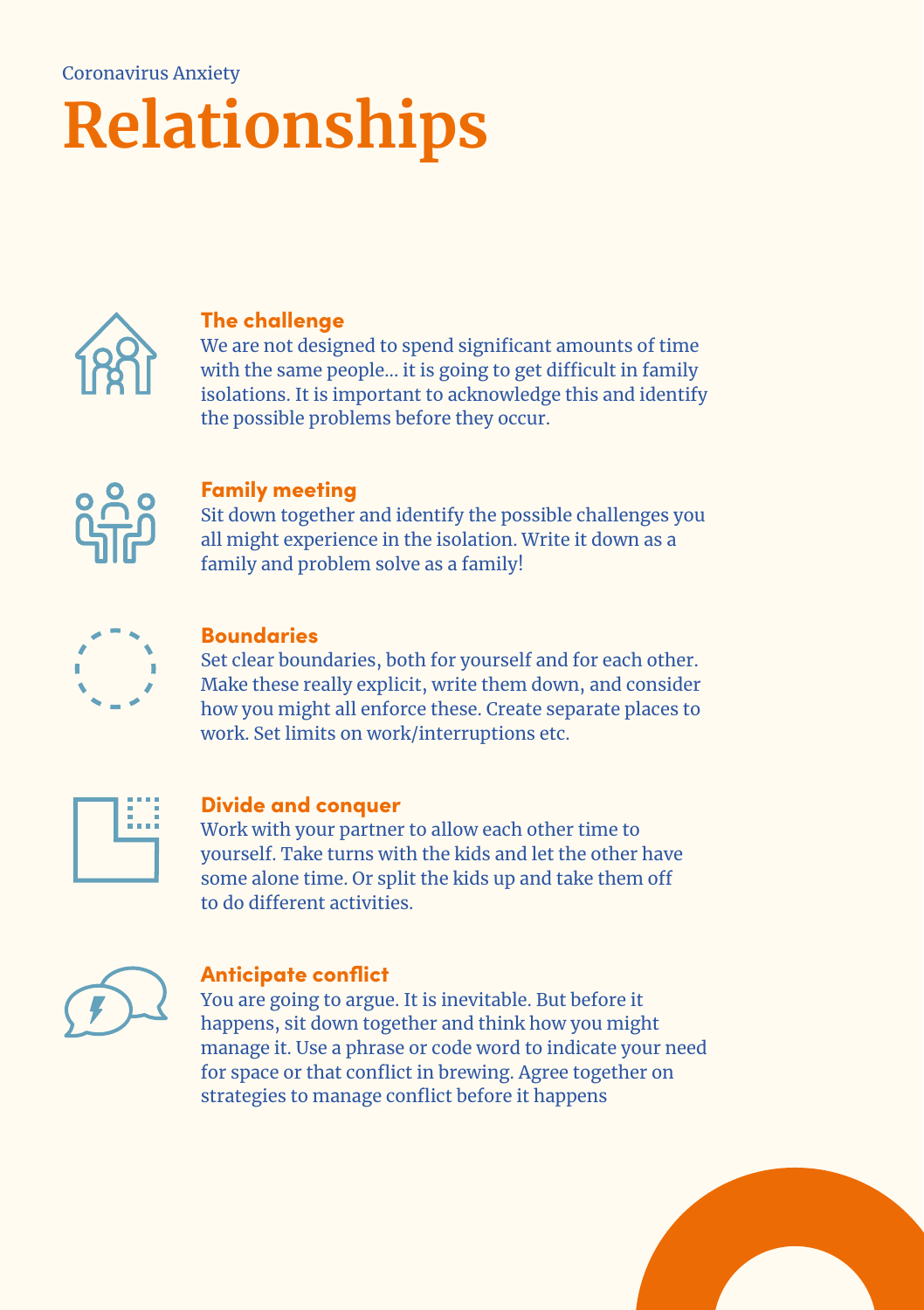# **Maintaining relationships**



#### Family challenge

What do you all anticipate as challenges?

- • • • • •
- •



#### Family plan for challenges

- • • • • •
- •



#### **Boundaries**

- •
- •
- •
- •



#### Divide and conquer agreement

- •
- •
- •
- •
- 



### **Conflict resolution**<br>Warning phrase:

#### Strategies to manage arguments:

- 
- 
- -
	-
- 
- - -
		-
- 
- -
	-
- 
- 
- 
- -
-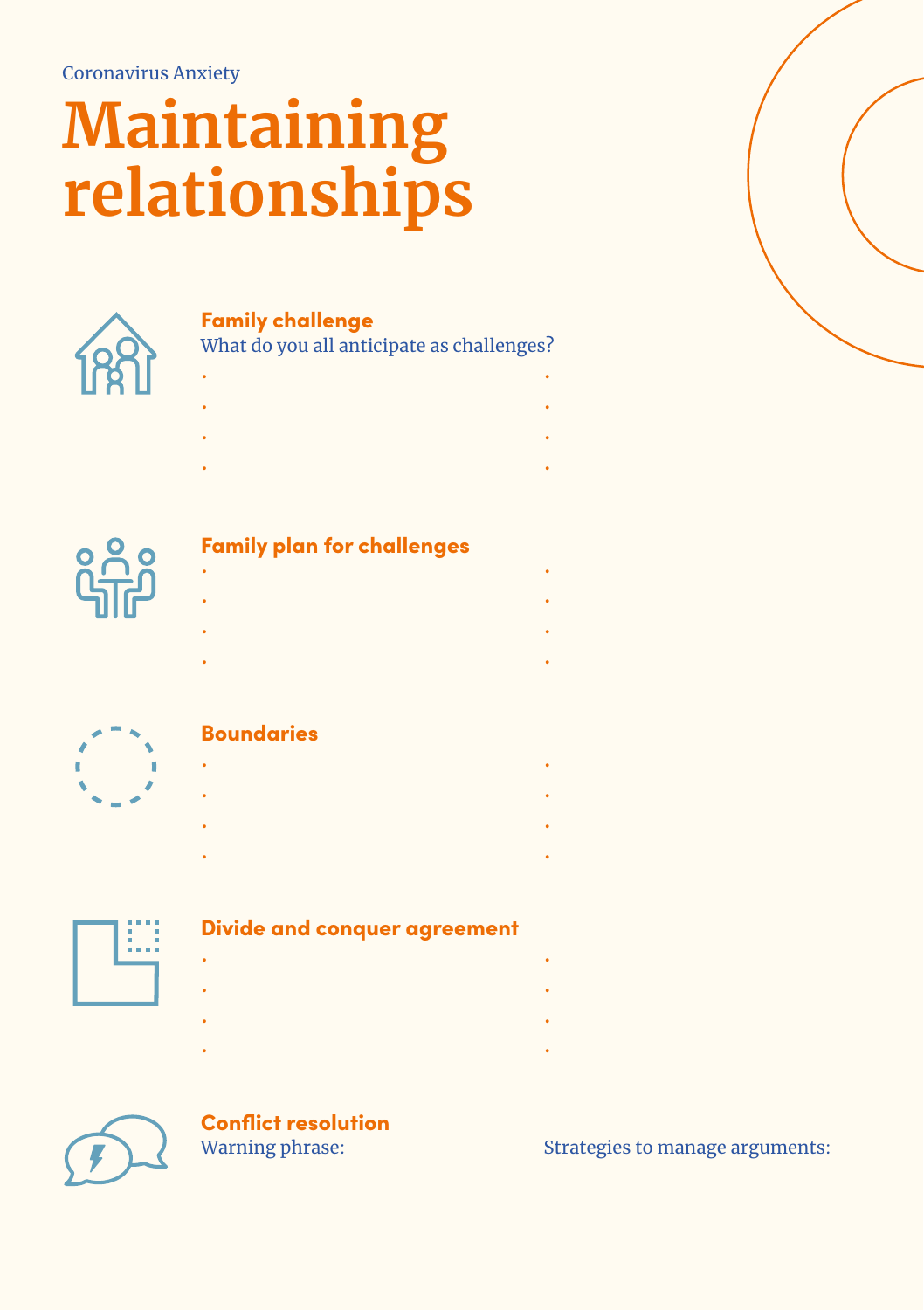# **Keeping the kids happy**



### Routine

Children thrive on routine, so as much as possible establish a good routine in the house, even if self isolating.



#### Talk to them

All of the changes will be affecting your children, even if they seem OK. Children are like sponges who absorb everything. You might think you are protecting them by not telling them what's happening; but in actual fact, they will just fill in the blanks with their imagination which might be worse! Also, see this time as an opportunity to connect with them in a way you cant when at work!



#### Occupy them

Let the kids identify a list of activities that they want to do. This gives them a sense of control, but also means they are more likely to stay engaged in the activity. I can't recommend the Five Minute Mum book or Instagram account more for keeping the kids entertained.



#### Screen time

Don't fret too much about screen time. Instead, just schedule it and break it up a little with other activities they have chosen to do.



#### Get them involved

- Let them help you tidy, declutter, redecorate, sort out toys etc
- Ask them what they think could be done around the house to make things better
- Ask them how they would like to use their time, and don't forget to check in with them to see how they are doing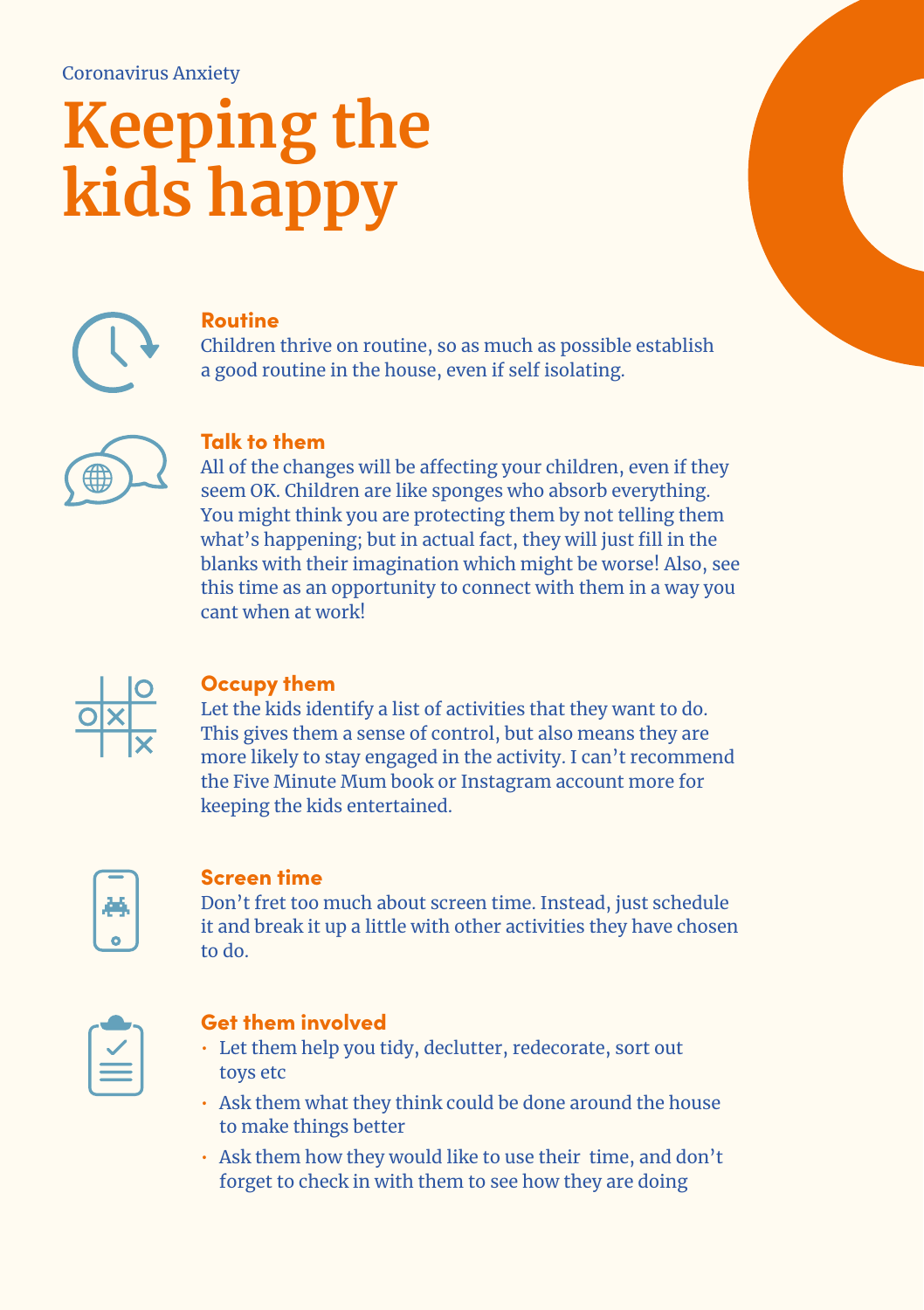# **Keeping the kids happy**



#### Routine

- •
- •
- •
- •
- 



### Talk to them

Topics to discuss:

- •
- •
- •
- •
- 

#### Occupy them

- •
- •
- •
- •



#### Screen time schedule

- •
- •
- •
- •
- 

#### Tasks to do together

- •
- •
- •
	-
- •

- 
- 
- 
- -
	-
- 
- 
- -
	-
	-
- 
- -
- 
- 
- 
- - -
		-
	-
	-